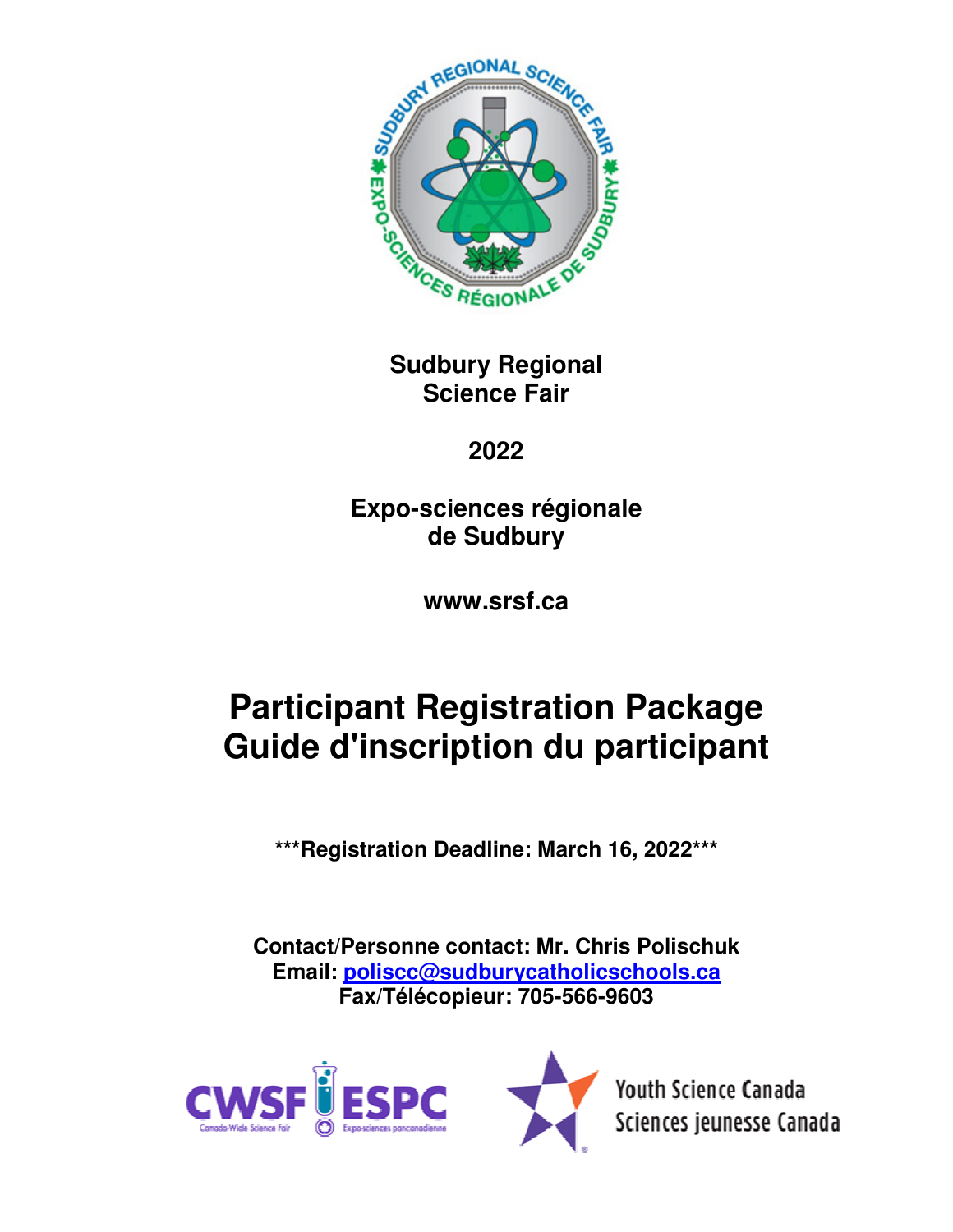**Participants** (Note: participants must be under age 21 and registered in grade 7 to 12 at their school) These instructions are for Science Fair Participants. Participants are responsible for registering their project for the science fair using the online registration system. If you have difficulty, please contact Mr. Polischuk immediately.

Please pay close attention to the following instructions, and in particular, to the timelines and deadlines for registration. All sections of the online registration profile must be completed in order to register your project.

### **If you need assistance, email Chris Polischuk at** poliscc@sudburycatholicschools.ca

#### **Websites**

Registration website: https://mystemspace.ca/ Sudbury Regional Science Fair Website: www.srsf.ca

#### **Instructions (\*\*\*\*For projects with TWO students, BOTH students must create their own account\*\*\*\*) CREATE AN ACCOUNT IN THE "PORTAL"**

- 1. Go to mystemspace.ca
- 2. Click "I have a project"
- 3. Under Create an Account, enter the SAME email address you used to create your project on ProjectBoard. If you don't, you won't be able to link your project to the Registration Portal.
- 4. Go to your email for the login link (email comes from Youth Sciences Canada)
- 5. Click on "Set Initial Password"
- 6. Complete the required info to create your Registration Portal account.
- 7. Be sure to select the correct region: Sudbury

## **ONCE IN YOUR PORTAL ACCOUNT**

- 8. Note: if you get a red box that says "Your request cannot be completed right now", it is probably because there is missing info, or it was not entered in an expected format. Please review that page and try again. **ALSO**, if you do not enter info for a long period of time, it may appear you are still logged in, but arent't. Try saving something before entering a lot of information.
- 9. Complete all required information under the Sudbury 2022 > Registration sidebar title
- 10. Under "Your Project > ProjectBoard, your project, and any other projects you've created in that account, should be listed. Select the project you are entering into the Regional Fair. (\*\*\*\*If you do not see your project, go to ProjectBoard and make sure your project is Public – see top section of project).
- 11. Note: for two-person projects, both must be "owners" of the project.
- 12. Complete all required information under the User Profile sidebar title (Note about Postal code the space between the first 3 digits and last 3 digits must be typed it.
- **13. SPECIAL AWARDS: Special Awards are awards that YOU choose to be judged for. Pick a MAXIMUM of FIVE (5). Please be sure that your project meets the criteria for each special award selected.**
- 14. Once all sections are complete, you must print the signature page, obtain the required signatures, and scan/upload **OR** email **OR** mail/fax the signature form to: Mr. Polischuk, Chairperson, SRSF Registration

 c/o St. Charles College 1940 Hawthorne, Sudbury, ON, P3A 1M8 FAX: 705-566-9603

**Selecting Project Division:** Please refer to the attached division descriptions to ensure your project is registered properly. The Sudbury Regional Science Fair Committee reserves the right to change the division of projects entered in the fair. Every effort will be made to notify participants in a timely manner.

**\*\*\*\*Timelines and Deadlines\*\*\*\*\*** 

| <b>Registration system opens</b>  | March 8 <sup>th</sup> , 2022 |
|-----------------------------------|------------------------------|
| <b>Registration system closes</b> | March 16th, 2022             |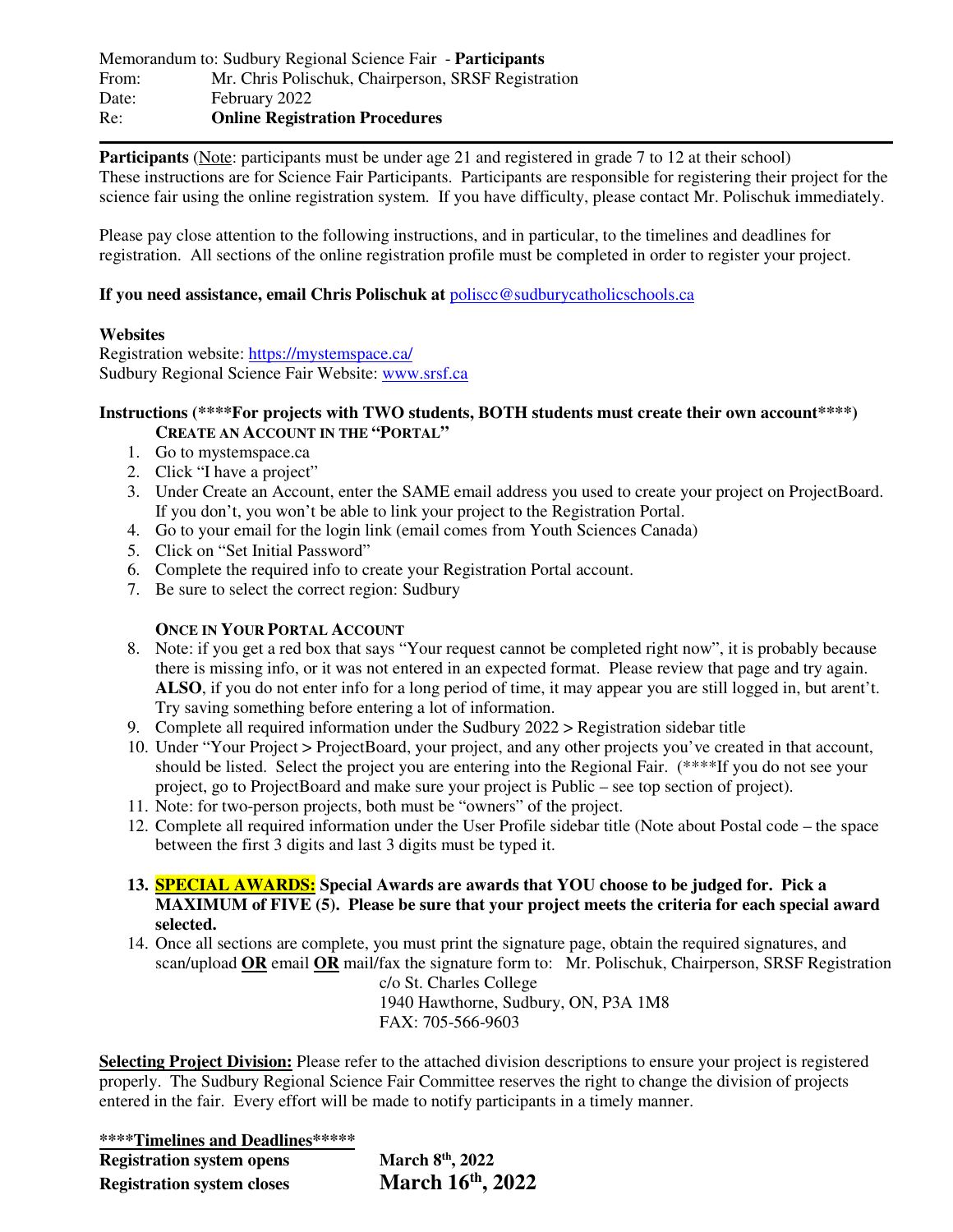### **Important Rules to Consider (Keep this sheet for future reference)**

Please consult the following websites for further details: Youth Science Canada - www.youthscience.ca/ Canada Wide Science Fair – http://cwsf.youthscience.ca/welcome-cwsf

- 1. Participants must be under age 21 and registered in grade 7 to 12 at their school.
- *2.* **Please note that if your project involves, in any way, humans or animals as subjects of study, your project must conform to Youth Sciences Canada's ethics policies in order to be eligible to advance to the Canada Wide Science Fair. Projects that do not meet these requirements will not be eligible to advance to the Canada Wide Science Fair, regardless of any awards received at the Sudbury Regional Science Fair. The specific policy documents to consider are 4.1.1.1, 4.1.1.2, and 4.1.2. These documents can be found on the following website: http://www.youthscience.ca/policy-directory.**
- 3. DIVISION The Judge-in-Chief, in consultation with the Registration Chairperson, reserves the right to change a project's division. (SRSF Divisions: Life Sciences, Physical Sciences, Engineering, and Computer Sciences). Refer to the Description of Science Fair Divisions memo in this package for descriptions.
- 4. Prizes will only be awarded to high quality exhibits. Therefore, a prize may not be given in a category.